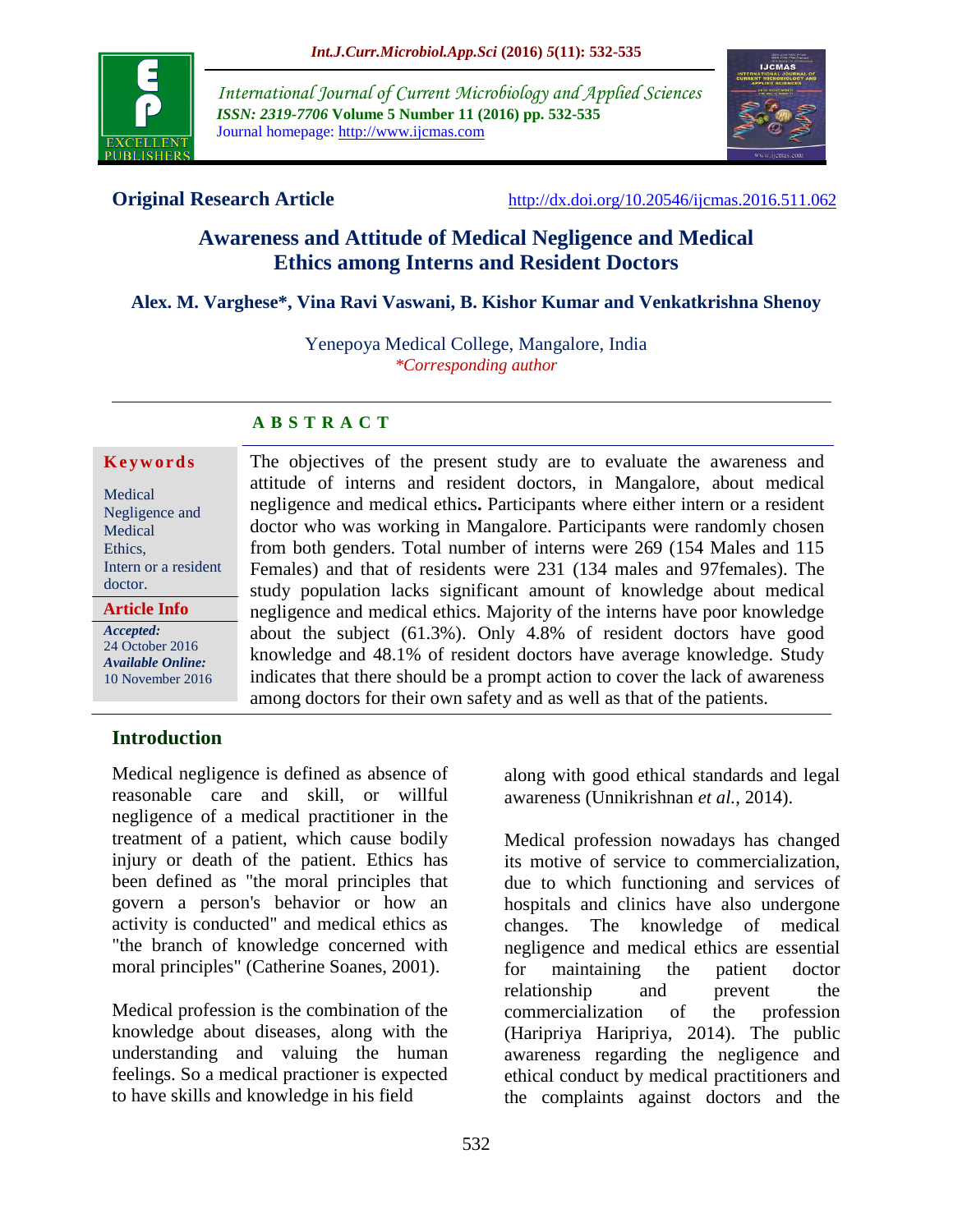number of medical litigation by unsatisfied patients is rising day by day Ignorance of the law cannot be used as a ground for escaping punishment. Therefore doctors should familiar with the regulations and laws dealing with medical practice. Training period is the crucial time for developing the ethical views and awareness in young doctors (Raj *et al.,* 2013).

The objectives of the present study are to evaluate the awareness and attitude of interns and resident doctors, in Mangalore, about medical negligence and medical ethics.

## **Methods and Material**

Study was conducted on 500 interns and resident doctors in Mangalore. Random sampling technique was used. These selected group of participants were given a self structured questionnaire consisting of ten questions. Their response was collected. The responses to the provided questionnaire were studied in detail and analysed. The questions in the questionnaire were mainly in relation to procedural awareness, awareness of laws, awareness about the causes of negligence & ethical issues.

## **Results and Discussion**

In this study was done on 500 participants. Participants where either intern or a resident doctor who was working in Mangalore. Participants were randomly chosen from both genders. Total number of interns were 269 (154 Males and 115 Females) and that of residents were 231 (134 males and 97females). Study shows that, participants are more aware of the questions related to identifying cases of medical negligence and use of Red Cross emblem. They are least aware about the questions related to euthanasia, vicarious liability, and minimum age for giving consent. Resident doctors are more aware of situation involving medical negligence, vicarious liability and use of Red Cross emblem. Interns are more aware of consent and euthanasia.

Participants were allotted score according to their response. 1point was given for correct response, while no marks were allotted for wrong response. Score 8 and above was categorised into good knowledge. Scores from 5 to 7 were categorized into average knowledge and scores 4 and below was categorized into poor knowledge. Majority of interns - 61.3% have poor knowledge, 38.7% have average knowledge about medical negligence and medical ethics, while none of the intern participants had good knowledge. Meanwhile in resident doctors 4.8% have good knowledge, 48.1% have average knowledge, 47.1% have poor knowledge about medical negligence and medical ethics while.

| <b>GROUP</b>   | <b>GENDER</b>  | <b>FREOUENCY</b> | <b>PERCENTAGE</b> | <b>TOTAL</b> |
|----------------|----------------|------------------|-------------------|--------------|
| <b>Interns</b> | Males          | .54              | 57.2%             | 269          |
|                | Females        | 15               | 42.8%             | $(53.7\%)$   |
| Residents      | Males          | 135              | 58.2%             | 232          |
|                | <b>Females</b> | $\Omega$         | 41.8%             | (46.3%)      |

**Table.1**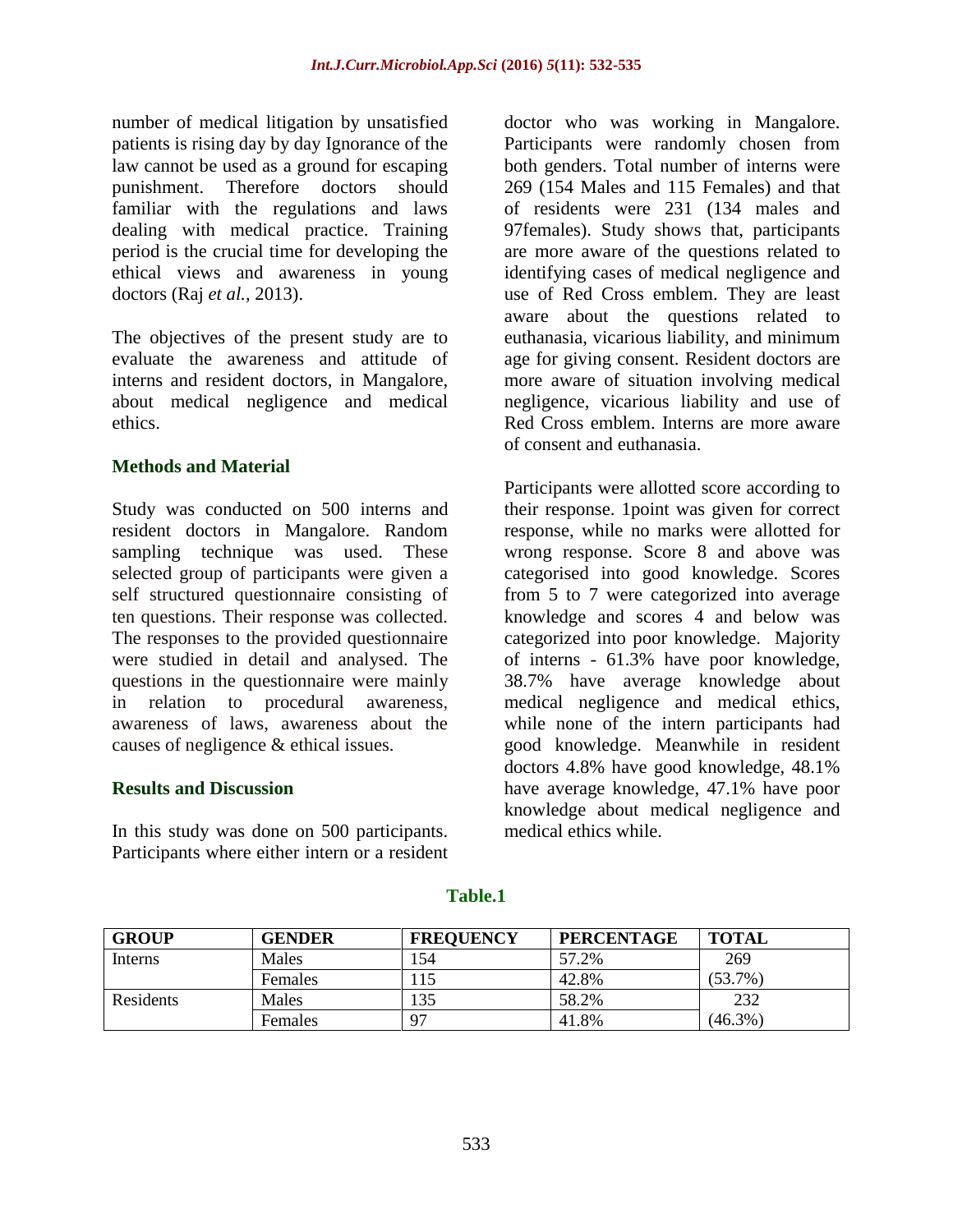| <b>QUESTIONS</b> |                             | <b>OPTIONS</b> | <b>INTERN</b>    | <b>RESIDENT</b> | P VALUE |
|------------------|-----------------------------|----------------|------------------|-----------------|---------|
|                  |                             |                |                  |                 |         |
| 1.               | To identify a situation     | Correct        | 231 $(51.6\%)$   | 217 (48.4%)     | 0.005   |
|                  | involving medical           | Incorrect      | 38               | 15              |         |
|                  | negligence.                 |                |                  |                 |         |
| 2.               | Vicarious liability         | Correct        | 40 (43.5%)       | 52 (56.5%)      | 0.030   |
|                  |                             | Incorrect      | 229              | 180             |         |
| 3.               | Consent in a case of        | Correct        | 178 (54.4%)      | 149 (45.6%)     | 0.696   |
|                  | obstetrics.                 | Incorrect      | 91               | 82              |         |
|                  |                             |                |                  |                 |         |
| 4.               | Minimum age for             | Correct        | 52 (57.8%)       | 38 (42.2%)      | 0.391   |
|                  | consent.                    | Incorrect      | 217              | 194             |         |
| 5.               | Ethical issue in artificial | Correct        | 86 (53.1%)       | 76 (46.9%)      | 0.851   |
|                  | insemination.               | Incorrect      | 183              | 156             |         |
| 6.               | Knowledge about             | Correct        | 29 (64.4%)       | 16 (35.6%)      | 0.129   |
|                  | euthanasia.                 | Incorrect      | 240              | 216             |         |
| 7.               | Ethical issue about         | Correct        | $(51.1\%)$<br>67 | 64 (48.9%)      | 0.496   |
|                  | delivery.                   | Incorrect      | 202              | 168             |         |
| 8.               | Negligence in a situation   | Correct        | 159 (52.5%)      | 144 (47.5%)     | 0.499   |
|                  | of emergency.               | Incorrect      | 110              | 88              |         |
| 9.               | Knowledge about Red         | Correct        | 165              | 167             | 0.012   |
|                  | Cross emblem.               |                | (49.7%)          | $(50.3\%)$      |         |
|                  |                             | Incorrect      | 183              | 156             |         |
|                  | 10. Awareness about         | Correct        | 73               | 65              | 0.826   |
|                  | product liability.          |                | $(52.9\%)$       | $(47.1\%)$      |         |
|                  |                             | Incorrect      | 196              | 167             |         |

#### **Table.2**

#### **Table.3**

| <b>Knowledge and</b><br>awareness | <b>Interns</b> | <b>Residents</b> |
|-----------------------------------|----------------|------------------|
| Good Knowledge                    | $\frac{10}{6}$ | 4.8%             |
| Average knowledge                 | 38.7%          | 48.1%            |
| Poor knowledge                    | 61.3%          | L7 1%            |

Results of the study are consistent the study done by Haripriya A, Haripriya V and Rai JJ, Acharya R.V, Dave D. In their study S.D. Nanandkar, G.S. Chavan have suggested that periodical CME programmes, re orientation programmes and medical ethics and acts related to medical practice in postgraduate curriculum to solve the lack of awareness among doctors. The study population lacks the awareness about medico-legal issues, relevant laws, medical negligence and medical ethics. Many of the

participants are not aware that most of their act can be medico legal issues. The curriculum for students should give more importance in regard to medico-legal aspects and for resident doctors, legal issues of hospital cases should be discussed & there should be learning methods about medicolegal and ethical issues. This awareness and legal issues and ethical maters is very much necessary among doctors for their own safety and as well as that of the patients.